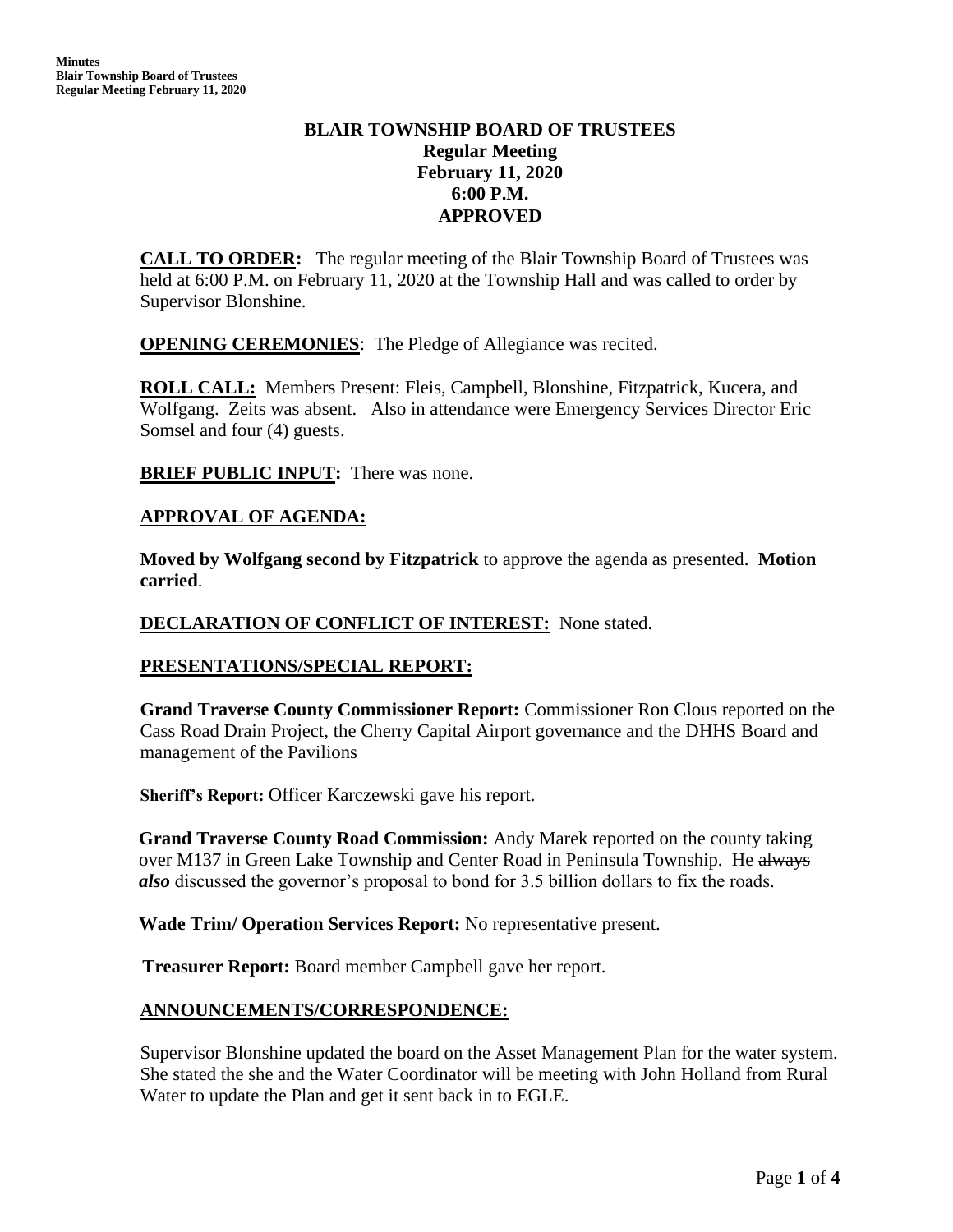Blonshine also reported that FEMA will be updating the Floodplain Maps and that she and the assessor reviewed and completed the Initial Boundary Validation Program form for the 2020 Census. She also reported on the Easter Egg Hunt at the ball park, Mayfield Township's dedication of a chair in Jim Carroll's memory, the Safety Networking Meeting that Matt Jerome will be attending and the Board Member Basics Class being held at the Governmental Center. Lastly, Blonshine reported on the benefit basketball game that will be held March 21, between Blair Township Emergency Services and Leland Township Fire and Rescue. All funds raised will go to the Kreft family to help with expenses for Garbiella's heart transplant.

Marti Alvarez, recruiter with the 2020 Census reported on the need for workers in Grand Traverse County. She explained how to apply, pay rates, hours, etc.

## **CONSENT CALENDAR**

| FUND                   | <b>CHECK NUMBERS</b> |    | <b>TOTALS</b> | <b>REPORTS</b>                      |
|------------------------|----------------------|----|---------------|-------------------------------------|
|                        |                      |    |               |                                     |
| Pooled Operating       | #3562-3637           | -8 |               | 79,915.16 Emergency Services Report |
| Trust & Agency Fund    | #1055                | S  | 270.00        | Water Dept. Report                  |
| Tax Account            | #6491-6523           |    | 1,479,150.21  | Supervisor/Zoning Report            |
| Payroll Check/EFT      | #1436-1443           | -S |               | 43,947.03 Minutes Regular Meeting   |
| <b>Direct Deposits</b> |                      | S  | 64,517.65     | January 14, 2020                    |

**Moved by Fitzpatrick second by Fleis** to approve the Consent Calendar as presented. **Motion carried.**

## **UNFINSHED BUSINESS:** There was none.

## **NEW BUSINESS:**

## **a. EMS Millage Ballot Language for August 2020 Election**

Board member Wolfgang presented the language from the 2016 ballot and stated that the dates would need to be changed. Supervisor Blonshine stated that the amount raised will need to be changed also. The language for the August 2020 election would read:

"Shall Blair Township levy 1.5 mils (\$1.50 per \$1,000.00 of taxable value) against all taxable and real property and tangible personal property in the township, beginning July 1, 2020 through June 30, 2024 inclusive, to continue to provide funds for advanced life support, including the equipment and general operating expenses. This levy will raise in the first calendar year approximately \$467,399.76."

**Moved by Wolfgang second by Fitzpatrick** to approve the language for the EMS Millage to be place on the August 2020 ballot. **Yes:** Fitzpatrick, Kucera, Fleis, Blonshine, Wolfgang and Campbell. **No:** None. **Motion carried.**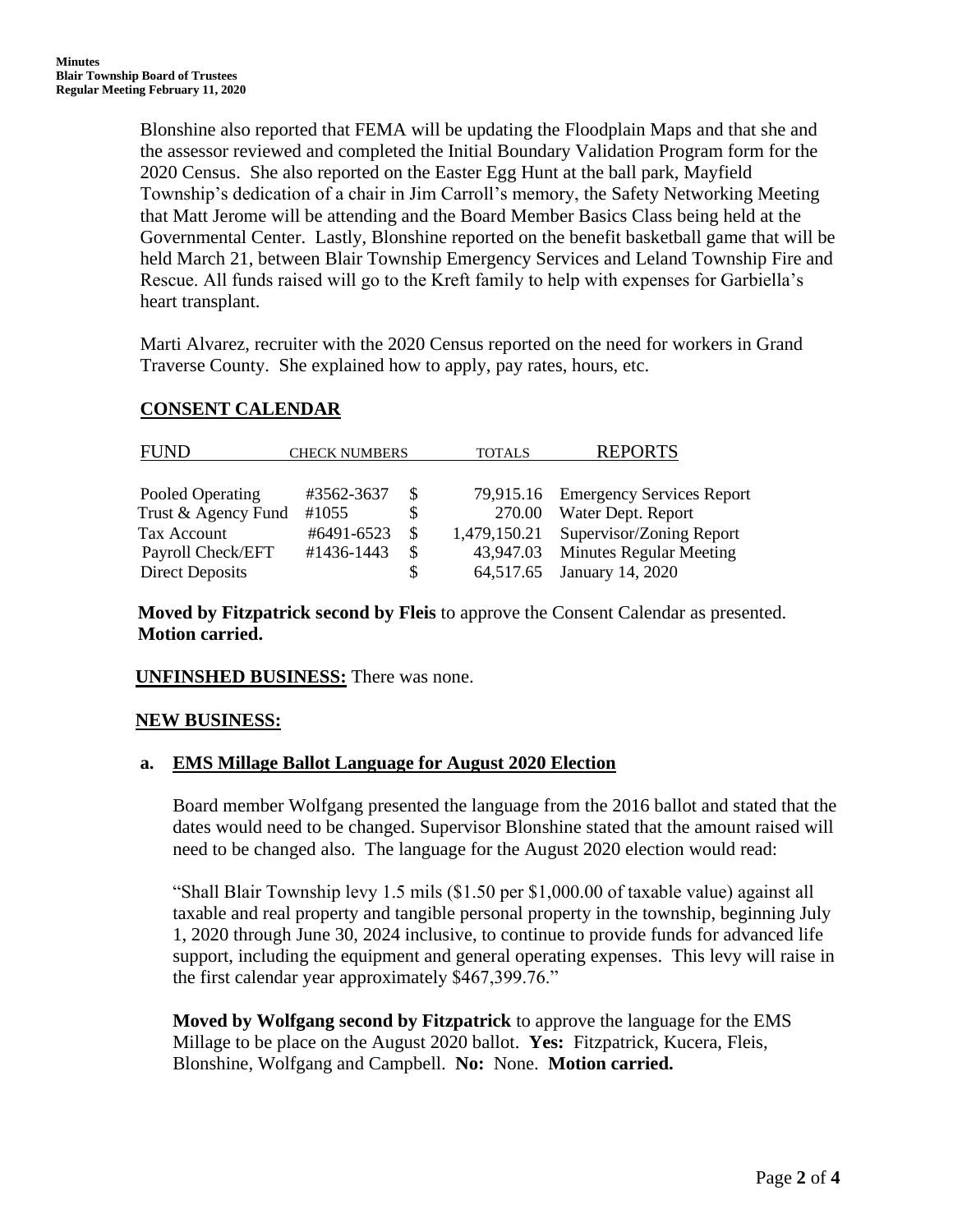#### **b. General Fund – Move \$300,000.00 from Fund Balance to New Building Fund**

Board member Wolfgang stated that there was a surplus of \$389,344.00 from the 2018/2019 budget and in past years the board has put surplus monies into the new building fund.

**Moved by Wolfgang second by Kucera** to direct the Treasurer to move \$300,000.00 from the General Fund cash account to the General Fund MBIA New Building Fund account. **Yes:** Campbell, Fleis, Kucera, Fitzpatrick, Wolfgang and Blonshine. **No:** None. **Motion carried.**

# **c. EMS Fund Balance Money – Move to New Building Fund and Vehicle Replacement Fund**

Board member Wolfgang stated that there was a surplus of \$172,874.00 in the 2018/2019 EMS budget and the Emergency Services Director would like the money to be put in the New Building and Vehicle Replacement Funds.

**Moved by Fitzpatrick second by Blonshine** to move \$100,000.00 from EMS cash account to EMS MBIA New Building Fund account and \$72,874.00 from EMS cash to EMS Vehicle Replacement Fund account. **Yes:** Wolfgang, Fitzpatrick, Kucera, Campbell, Blonshine and Fleis. **No:** None. **Motion carried.**

## **d. Fire Department Budget Amendment**

Board member Wolfgang stated that this budget amendment was to account for the grant received from the Grand Traverse Band of Ottawa and Chippewa Indians.

**Moved by Wolfgang second by Fitzpatrick** to amend the Fire budget by increasing the State Grant Revenues line item (205-000-539.000) by \$5,000.00 and increasing the Equipment Expenditure line item (205-345-977.000) by \$5,000.00. **Yes:** Fitzpatrick, Kucera, Campbell, Fleis, Blonshine and Wolfgang. **No:** None. **Motion carried.**

## **e. TC Boom Boom Club – Requesting \$250.00 Continued Financial Participation**

**Moved by Wolfgang second by Kucera** to approve continued financial participation with TC Boom Boom Club in the amount of \$250.00. **Yes:** Fleis, Kucera, Fitzpatrick, Campbell, Wolfgang and Blonshine. **No:** None. **Motion carried.**